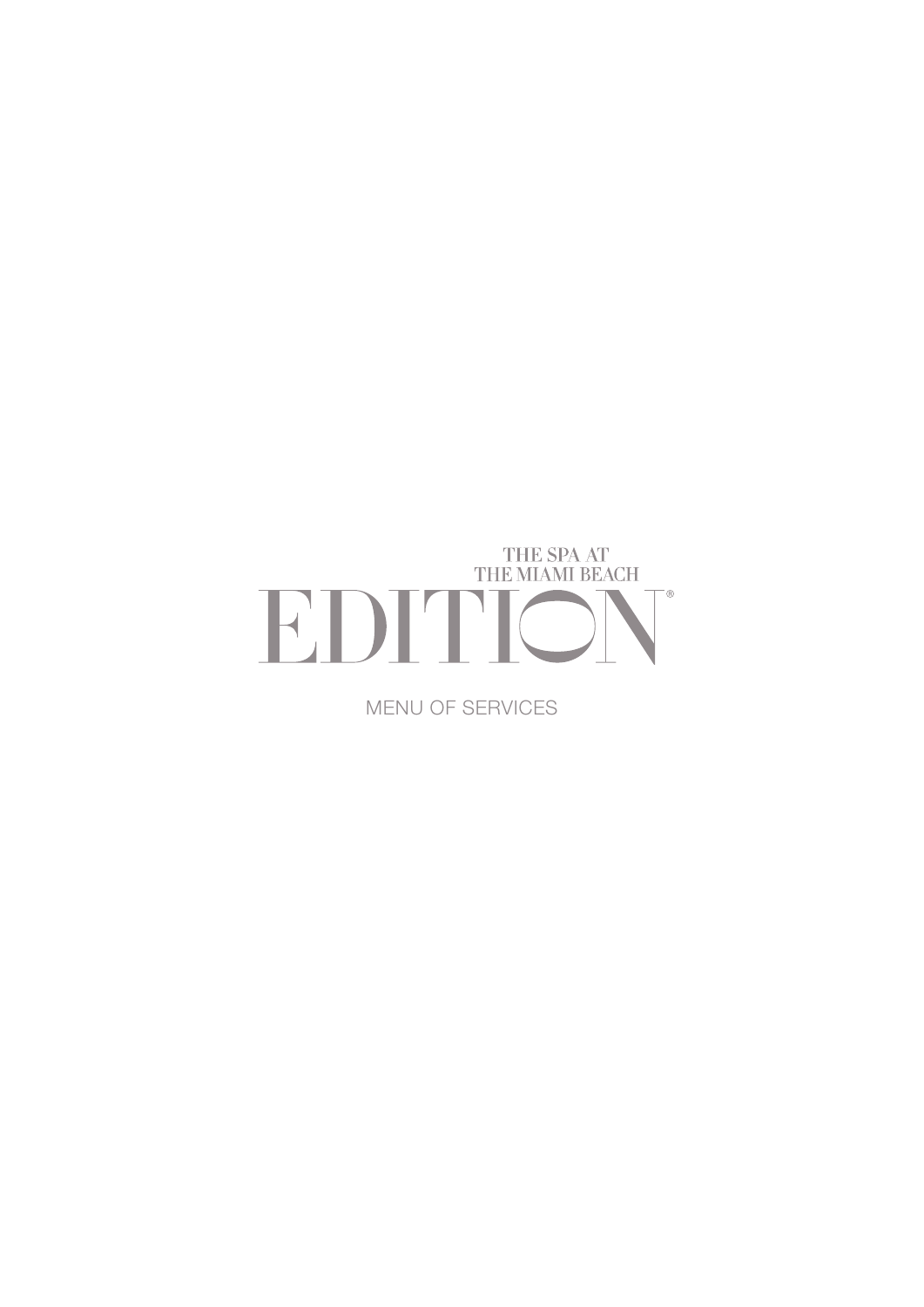# **WELLNESS**

EDITION Spas embody vibrant living, by bringing internationally inspired healing practices with a local flare to each location. Showcasing the best wellness treatments and beauty services, The EDITION Spa blends timeless philosophies with innovative techniques and emerging trends.

What does wellness mean to you? Our team of Spa Professionals are ready to curate and advise on your experience, to continue lifestyle choices or open your mind to new modalities that enhance your state of wellbeing.

Should you want more information on any of our service offerings, please consult the online menu or contact our spa experts for more details.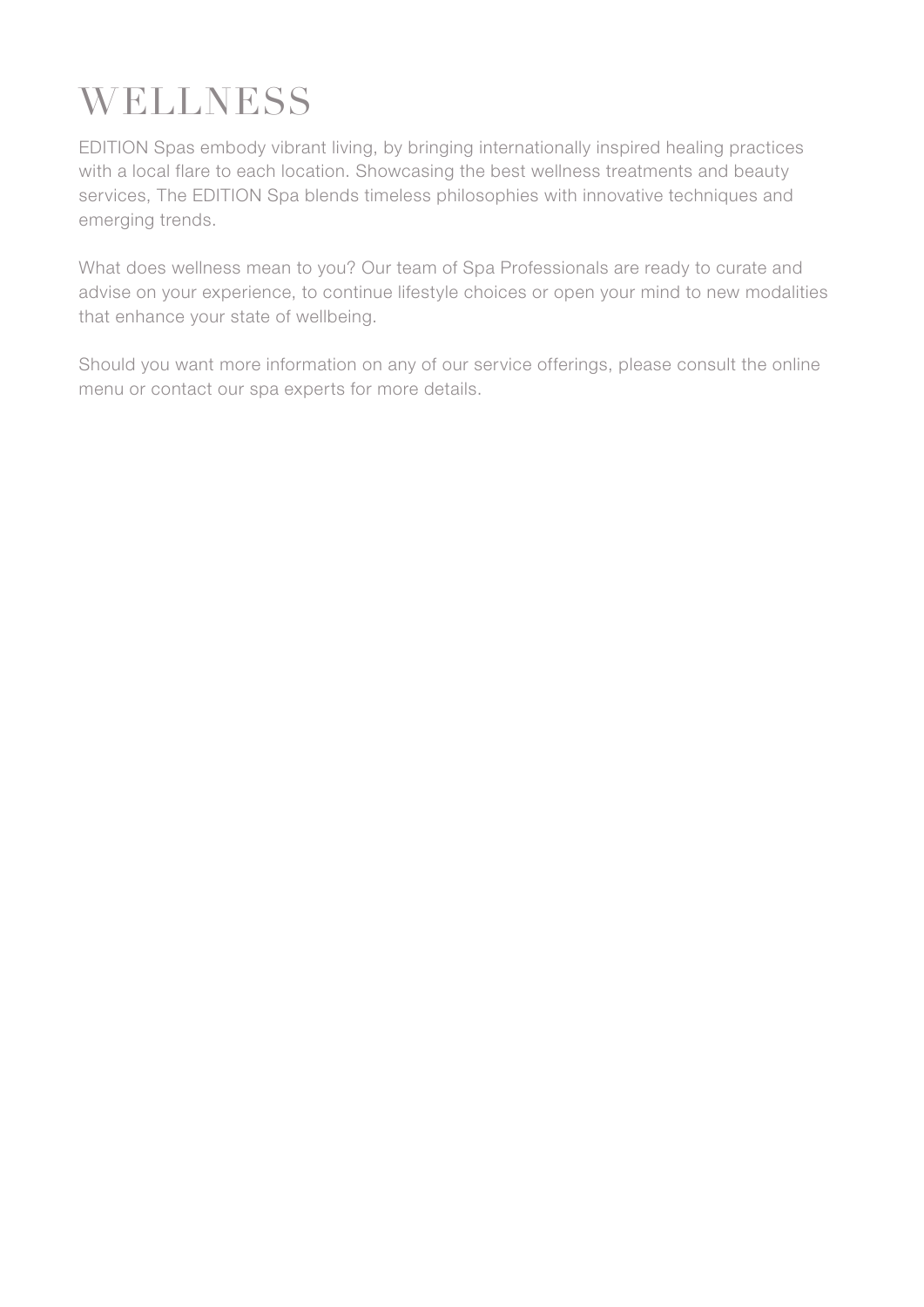# **GUIDELINES**

EDITION Spa follows all Public Health guidelines, for the safety and peace of mind of all guests.

Please call at least 12-hours prior to your appointment should you need to cancel to avoid the cancellation fee, 100% of the listed menu price.

Children under 18 are not permitted in the spa, lounge or locker area.

Visit our web booking portal and benefit from our seasonal promotions: [www.editionhotels.com/miami-beach/spa-and-fitness/](http://www.editionhotels.com/miami-beach/spa-and-fitness/  )

Call us at 786-257-4539 for a custom curated Spa experience.

\*Treatment pricing varies based on peak vs. non-peak days. Discounted rates are shown for off-peak periods, and full price during peak periods.

HOURS OF OPERATION 930am-730pm, daily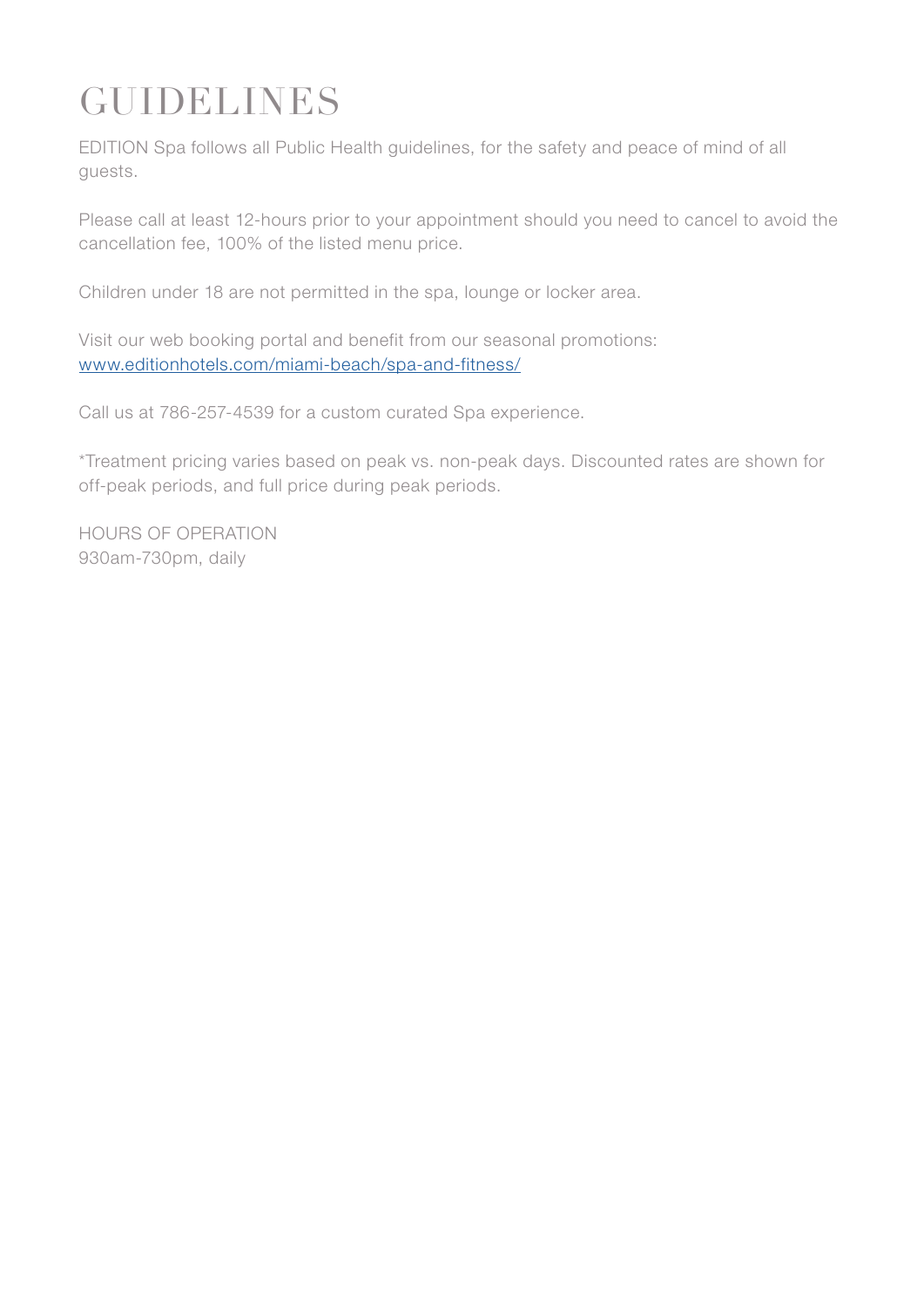# DELUXE FACIALS

#### ROYAL

Enjoy luxuriously advanced results from a Nobel Prize-winning Laboratory of Dermatology at Omorovicza. This customized facial is ideal for both youthful and mature skin to brighten, firm, lift and re-energize. Highly absorbent minerals and healing powers of gold and diamond will produce lasting results.

50min | \$285 - \$295\*

#### CBD SUPERNATURAL

Known as the bliss molecule, CBD is a powerful anti-oxidant and anti-inflammatory superplant beneficial in treating the causes of acne and soothing the skin. Luxuriously advanced and natural skincare will nourish your skin and provide a healthy afterglow. 50min | \$245 - \$255\*

#### ANTIOXIDANT & CLARIFYING

Using the advanced power of science and technology, this customized facial is the perfect antidote to blemish prone skin. Ideal for aging, hyperpigmentation and acne; treat your skin and look your best. 50min | \$180 - \$190\*

C+ COLLAGEN

Collagen is the body's most abundant protein responsible for giving skin its elasticity. As we age, our natural collagen production declines, which causes the skins appearance to diminish. In combination with Vitamin C, this anti-aging facial will hydrate and restore elasticity while evening skin tone and shielding the visible impacts of pollution. 50min | \$145 - \$155\*

EXPRESS FACIALS

#### MODEL BEHAVIOR

Instant glow on the go; enjoy our most advanced rapid-result lifting facial with a fresh blast of oxygen and Atoxelene serum to instantly target and smooth fine lines and wrinkles. 30min | \$195 - \$205\*

#### DAMAGE CONTROL

Repair sun-damaged skin with this 30-minute soothing facial treatment and oxygen blast for ultimate recovery results. 30min | \$125 - \$135\*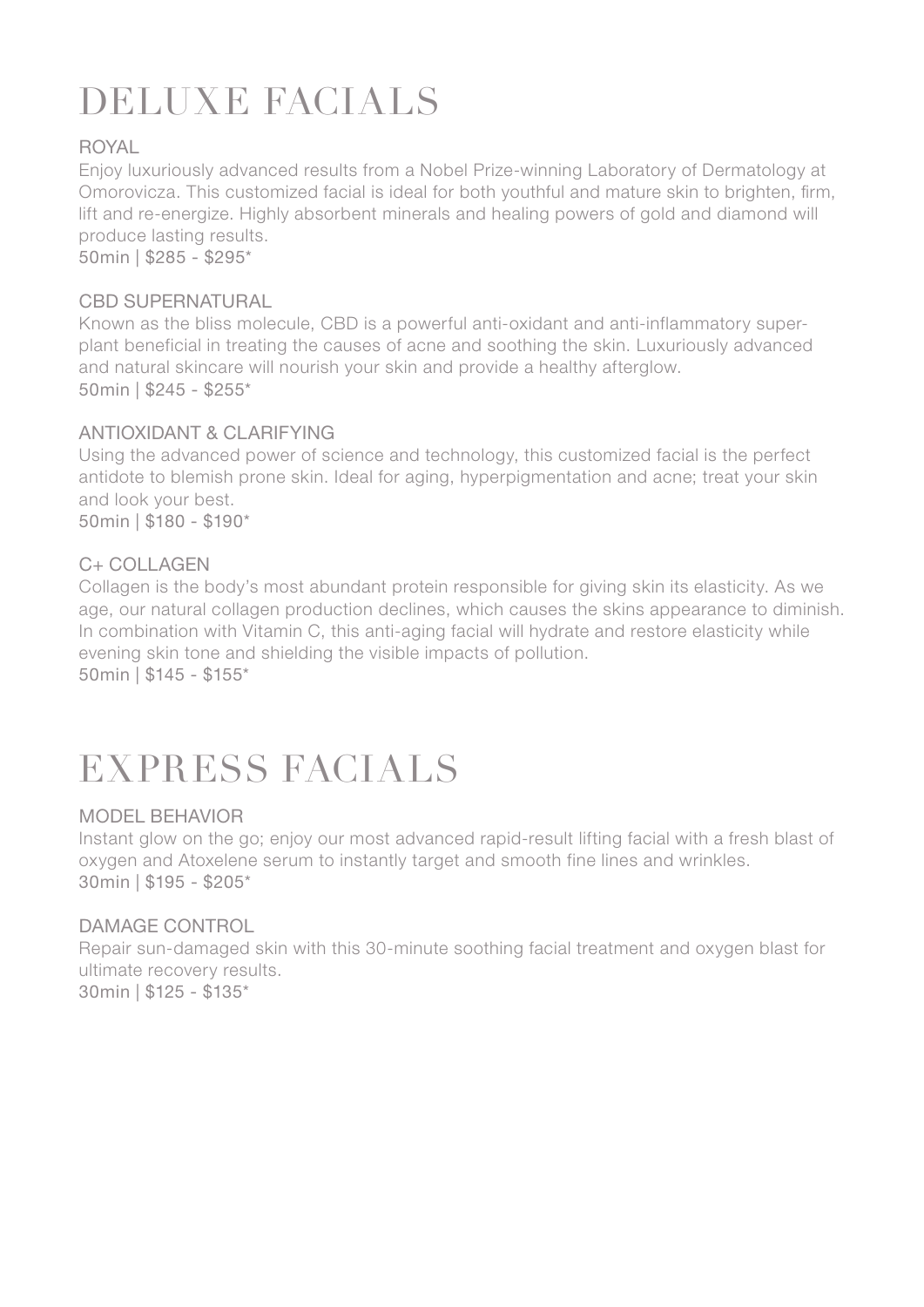### **MASSAGE**

#### CBD HEALING WAVE

Exclusively at EDITION, experience the ultimate body and mind treatment that combines technology and CBD therapy. Healing CBD massage oil will ease muscle tension, while biotic wave technology will soothe the nervous system to enhance rejuvenation. Customize this treatment with your choice in pressure.

75min | \$260 - \$280\* 90min | \$295 - \$315\*

#### STICKS & STONES

Choose or combine hot sticks and/or stones for a relaxing and therapeutic experience using medium to deep pressure.

75min | \$220 - \$240\* 90min | \$255 - \$275\* 120min | \$335 - \$355\*

#### THERAPEUTIC

Perfect for soothing aches and pains -- this medium to firm pressure massage with various therapeutic techniques includes light stretching and a tension-diffusing hot pack. 60min | \$190 - \$210\* 75min | \$225 - \$245\* 90min | \$260 - \$280\*

#### **HOUSE**

Enjoy our signature massage experience using our exclusive EDITION Black Tea aroma by LeLabo. Light pressure and Swedish massage technique make this the perfect massage for relaxation.

60min | \$180 - \$200\* 75min | \$215 - \$235\* 90min | \$250 - \$270\* 120min | \$330 - \$350\*

#### PRENATAL

Experience the therapeutic benefits of prenatal massage that expecting mothers deserve. A prenatal therapist will help ease back tension, improve water retention, and sooth you into a healthier pregnancy. Guests must be past their first trimester. 60min | \$190 - \$210\* 75min | \$225 - \$245\*

#### HANDS OFF

Using bamboo sticks and Hypervolt percussion technology for the ultimate hands-off experience; this therapeutic treatment will help relieve muscle soreness, increase range of motion, promote circulation and accelerate pre/post activity recovery.

15min | \$45 (Chair Massage) 30min | \$85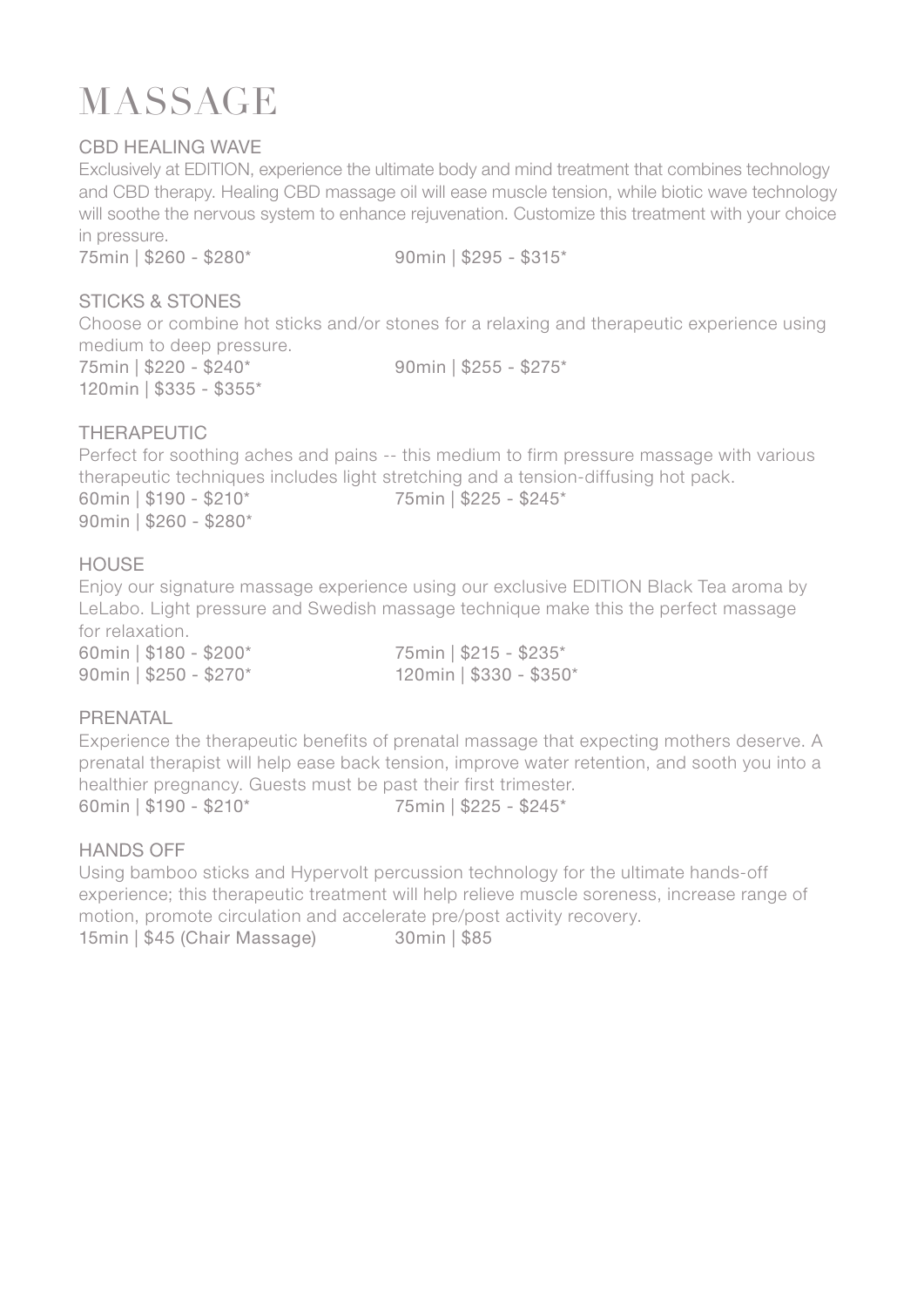# BODY TREATMENTS

#### DETOX

Total body purification from the inside-out. Enjoy deep relaxation as your spa therapist carefully massages a seaweed, French green clay, and peppermint body mask into your skin, followed by a far-infrared treatment to activate the mask and ignite the detox process. Top it off with a soothing scalp, neck and shoulder massage for balanced bliss. 60min | \$185 - \$205\*

#### LIFT & FIRM

This energizing and highly effective body treatment will help break down the fatty acids that cause cellulite. With organically active marine and plant-based stem-cell extracts, along with cross fiber massage technique, you will feel uplifted and confident. 60min | \$190 - \$210\*

### **SCRUBS**

#### 24K GOLD

Experience the ultimate healing elements of gold-infused products from the Nobel Prizewinning laboratory in Hungary, Omorovicza. Your body and skin will feel elevated after a deep exfoliation and soothing application of luxurious and anti-inflammatory gold oil. 45min | \$165 - \$175\*

#### CBD DOUBLE SCRUB

Refresh a new layer. Your experience will begin with a dry body brush to boost the body's circulation and exfoliate dead skin cells. Next, CBD scrub will reveal your freshest layer, effective for treating skin tone, blemishes, and boosting circulation. Top it off with a nourishing CBD body oil application for hydration and glow. 45min | \$160 - \$170\*

#### COCONUT RITUAL

Experience light exfoliation from the beauty and healing rituals of the South Pacific. Using sweet tropical botanicals and natural coconut, your skin will be nourished and quenched. 30min | \$115 - \$125\*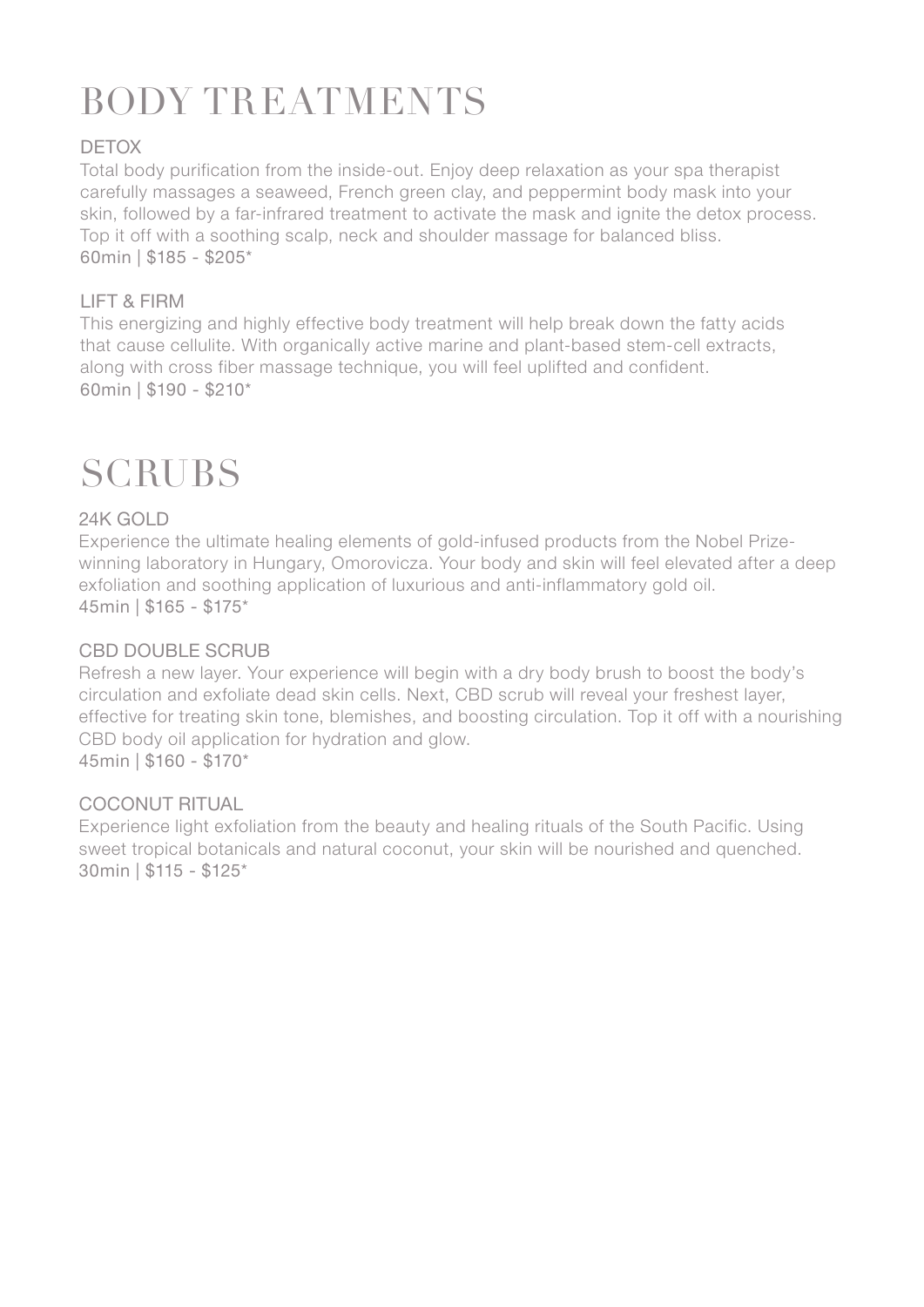## NAILS

#### 24K

The hands and feet bear the brunt of our daily labor. Pamper yourself with gold, the ultimate healing element. With strong anti-inflammatory properties, this gold sugar exfoliation and nourishing ylang ylang extract golden oil massage will leave silky new hands and feet like new. Manicure, 60min | \$130 - \$135\* Pedicure, 60min | \$150 - \$155\*

#### GEL

Deep cleaning, exfoliation, shaping, grooming, light massage, and gel polish. Gel removal included.

Manicure, 60min | \$75 - \$80\* Pedicure, 75min | \$110 - \$115\*

#### COCONUT

Enjoy a sumptuous coconut milk soak and crème exfoliation with a luxurious massage, from the beauty rituals of the South Pacific. Manicure, 30min | \$55 - \$60\* Pedicure, 60min | \$75 - \$80\*

#### CBD SPORT

Recover your hands and feet from the daily grind. Enjoy the ultimate rejuvenation with a deep cleanse, Epsom salt foot soak, and extended CBD, arnica and menthol tension diffusing massage to accompany your nail and cuticle clean-up. Manicure, 30min | \$55 - \$60\* Pedicure, 60min | \$80 - \$85\*

#### HOUSE

Our signature nails experience using exclusive EDITION LeLabo Black Tea infusions. Deep cleaning, exfoliation, shaping, grooming, light massage, polish or buff. Gel removal excluded. Manicure, 30min | \$55 - \$60\* Pedicure, 60min | \$75 - \$80\*

### **STYLING**

| <b>CUT &amp; BLOWOUT</b>           | $$150 - $160*$ |
|------------------------------------|----------------|
| <b>CUT &amp; STYLE: SHORT</b>      | $$85 - $95*$   |
| SHAMPOO & BLOWOUT                  | $$95 - $105*$  |
| <b>UPDO STYLING</b>                | $$150 - $160*$ |
| RESTORATIVE HAIR & SCALP TREATMENT | \$65           |
| DEEP CONDITIONING TREATMENT        | \$50           |
| <b>HEAT STYLING</b>                | \$25           |
| <b>EXTENSION CARE</b>              | \$25           |
| MAKE-UP   UNAVAILABLE              | $$125 - $135*$ |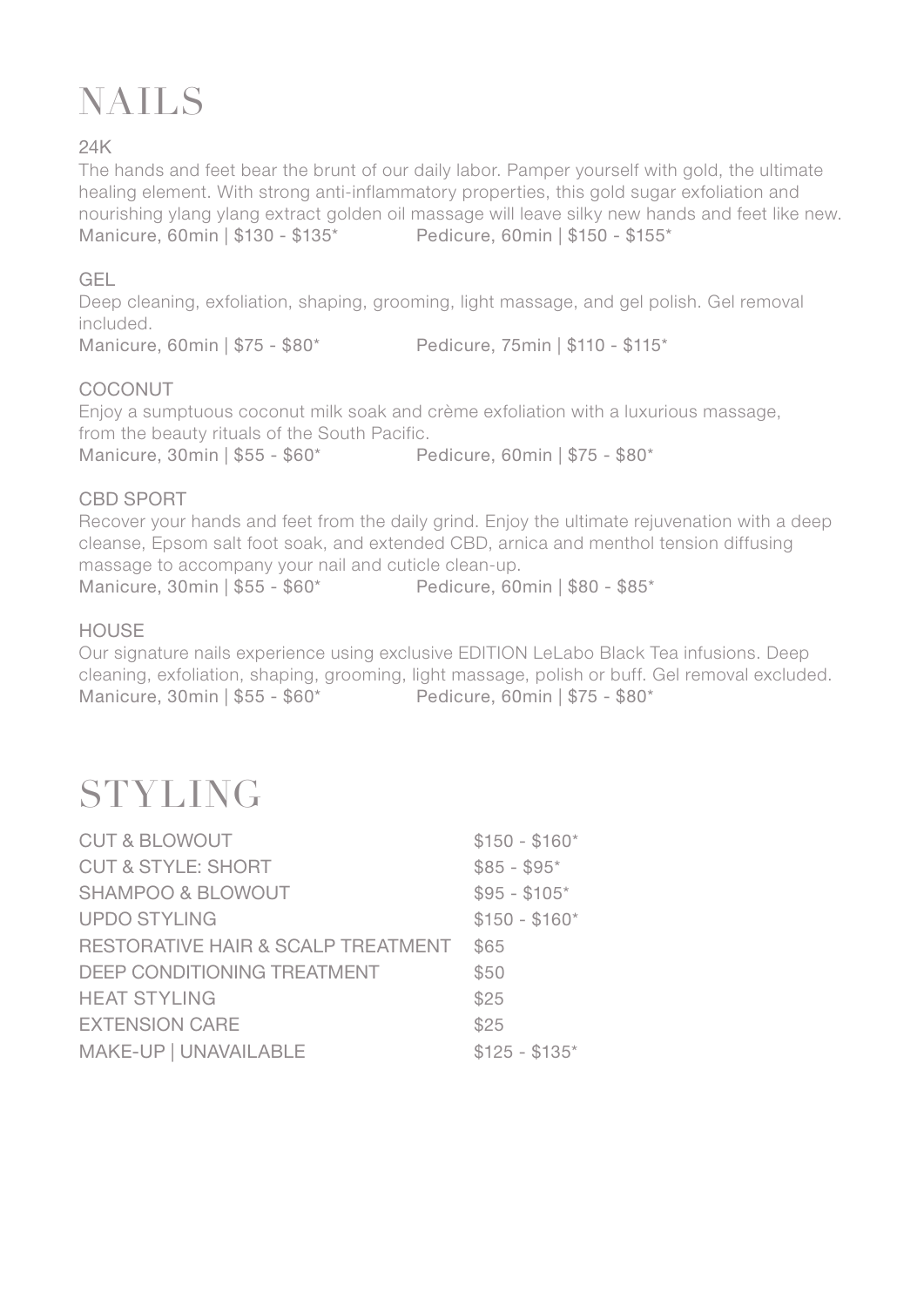## WELLNESS IMMERSIONS

#### WORK IT

Combine our top selling salon services and prepare to work-it. Featuring our signature House Manicure and Pedicure, topped off with a deep conditioning hair treatment, shampoo and blowout. Gel removal excluded. 150min | \$270 - \$290\*

#### SIMPLE ENCHANTMENT

A combination for the minimalist; enjoy a 30-minute invigorating ginger or nourishing coconut body scrub, paired with our 60-minute EDITION House Massage. 90min | \$270 - \$290\*

#### ROYAL EDITION

Indulge in the ultimate 24k gold healing experience–a purely opulent retreat. Your journey awaits you with a lavish 24k body scrub and soothing massage. Then, float into your carefully customized gold or diamond deluxe facial and hand treatment to reveal your eternally youthful glow. For the finishing touches, savor a divine 24k manicure and pedicure experience like none other.

315min | \$965 - \$985\*

#### PRENATAL PAMPERING

Indulge in a blissful spa escape that is carefully curated for expectant mothers. Experience a 60-minute prenatal massage followed by an organic plant based facial, and EDITION House Manicure. 150min | \$455 - \$475\*

### **MEN**

#### CLARIFYING BACK TREATMENT

Get beach-ready results. This customized clarifying treatment is the perfect antidote to blemish prone skin. Targeted for the shoulders and upper back. 45min | \$180 - \$190\*

#### CBD SPORT MANICURE & PEDICURE

Recover your hands and feet from the daily grind. Enjoy the ultimate rejuvenation with a deep cleanse, Epsom salt foot soak, and extended arnica and menthol tension diffusing massage to accompany your nail and cuticle clean-up. 90min | \$135 - \$145\*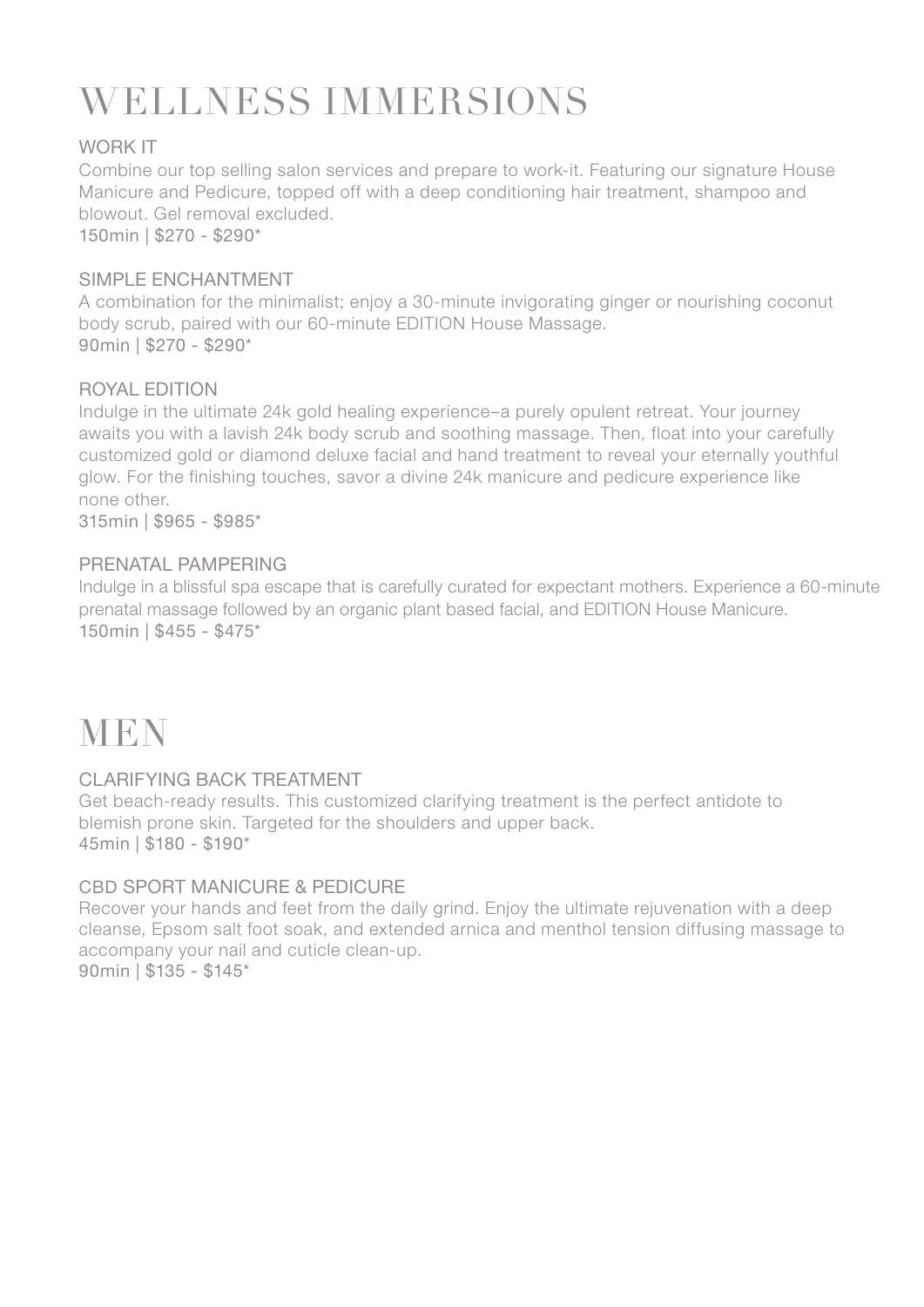### TREATMENT ENHANCEMENTS

 $$15 - $50$ CBD MASSAGE OIL 24K GOLD HEALING MASSAGE OIL SMOOTHING PARAFFIN TREATMENT REVITALIZING HAND OR FOOT SCRUB KNESKO COLLAGEN MASK SOOTHING AFTER SUN RESCUE DRY BODY BRUSH LED LIGHT THERAPY- FACE

### WELLNESS BY ROYAFIT

PERSONAL TRAINING | \$150 SEMI-PRIVATE TRAINING, 2 GUESTS | \$200 GROUP TRAINING, 3-8 GUESTS | \$300